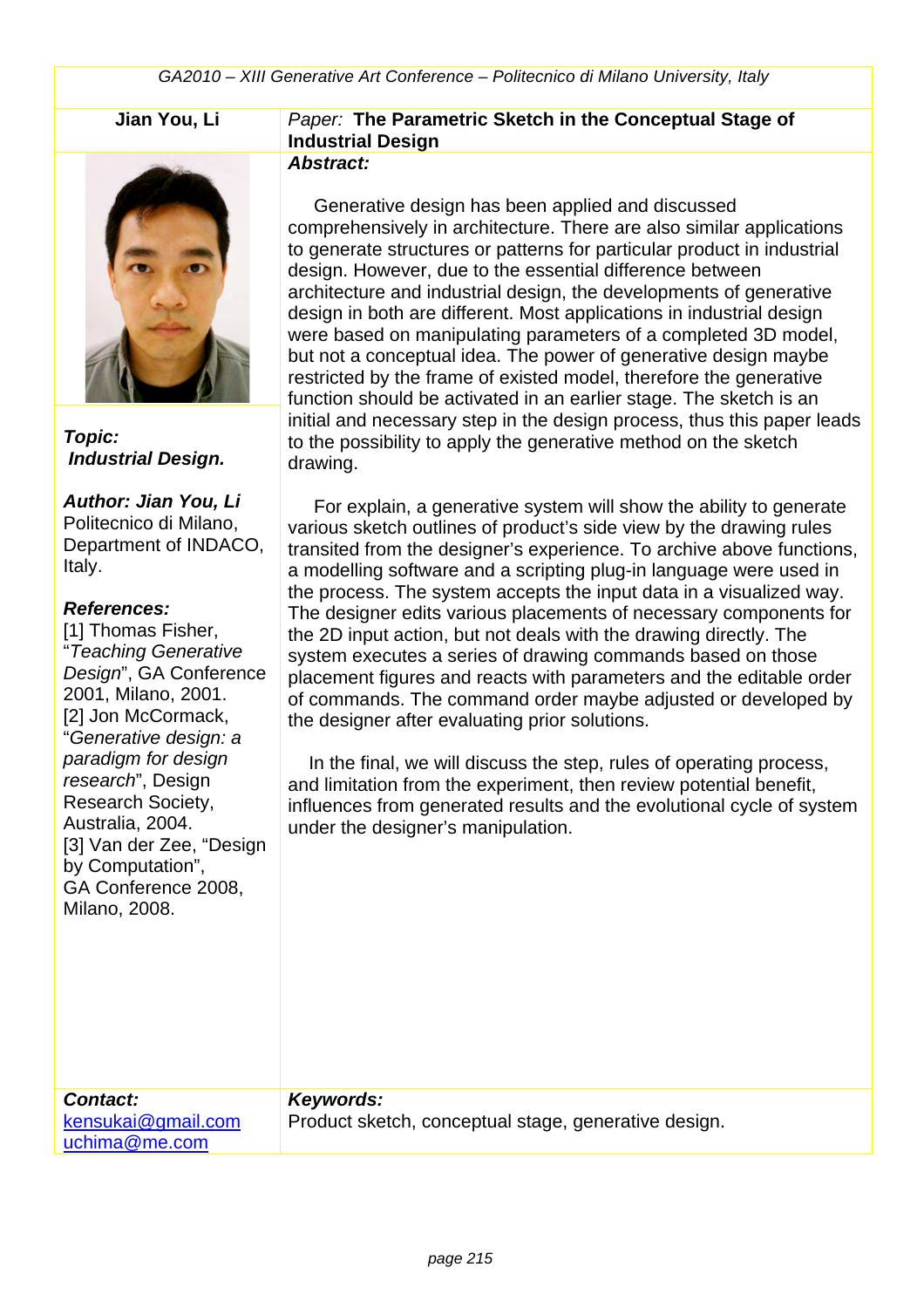# **A Sketch Approach of Generative System in the Conceptual Stage of Product Design**

#### **Jian You, Li, PhD Candidate.** *Department of INDACO, Politecnico di Milano, Milano, Italy. e-mail: uchima@me.com*

In this paper, a set of general drawing actions mind activities are identified from a preliminary protocol of human sketch behaviour, and transited into a modular procedure of generative design system. The research object is developing an outline generating system of product's side view. The system takes an internal component placement that decided by users as an initial state, and this 2D input involves mass parameters in a visualized way. By comparing the original sketch thinking and the solutions generated in the system process, an autonomic sketch drawing procedure is rebuilt reversely. The sequence of system actions is updated from a default arrangement to a multi-path framework for dealing with more possible initial inputs. The each shape feature evolves in a main merging outline, and all shape evaluations and parametric decisions are took based on the considering integral composition repeatedly.

This experimentation explores the feasibility and integrity of this sketch transition, and reviews solutions generated in different time point on the sketch developing process.

# **1. Introduce**

The generative design system has been applied for helping designers to systemically explore the solution space by computation, [1]. Designers modify the input, algorithm construction, and parameters of the system to instead of operating the solutions directly,[2]. A evolutionary concept also join in the generative design theory [3].

When review the human sketch behaviour, the form features are evolved and evaluated with the entirety together. A shape feature influenced by others around or the scale of whole body, then the relation makes a feature disappears, comes up and transforms. They are not generated separately and then assembled together.

Although CAD technology updates rapidly, the sketch is still an irreplaceable tool in the conceptual stage of current product design than other design fields. Thus undeniable, the flexibility and possibility make the sketch equips the essential to represent and develop human's creativity. In spite of human mental activities of sketching are difficult to perceived and realized well, the fragmental drawing actions and thinking still could be expressed and identified obviously by designers and onlookers. These facts support the sketch approach evolve in a generative design context.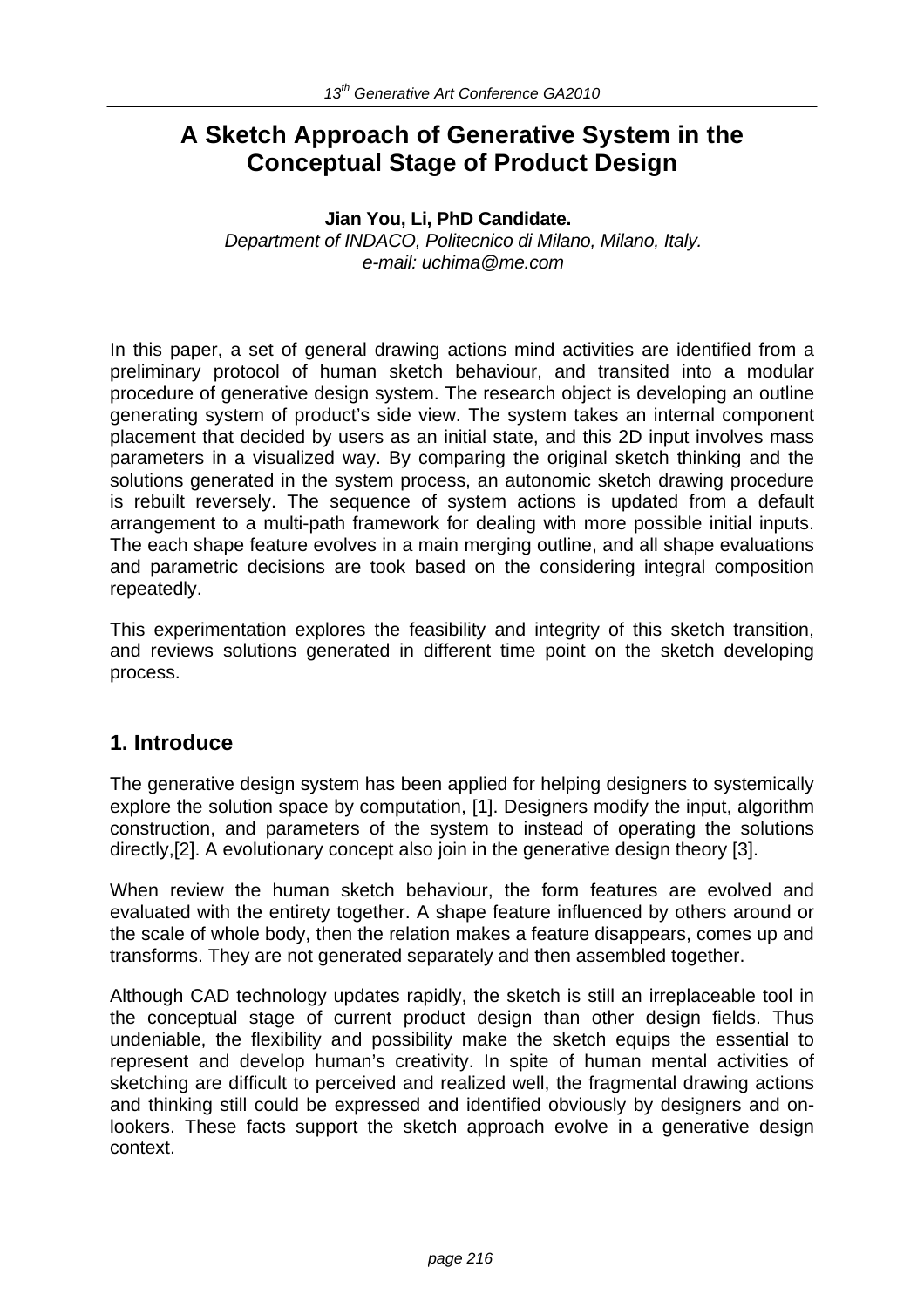# **2. Definition**

### **2.1 Theme**

In this research, a product type is set to the theme for the experiment. The working principle of power tool is quite fixed, and most new designs on the market seek better conviction on the visual image. The design scope concentrates on the main shape, colour and integral composition, and towards a consumer trend. Thus, power tool is quite suitable to be the target.

#### **2.2 Format of Results**

In the product design process, the 3-view drawing is used to be a concrete representation for a long period. Due to the type of power tool, its side view expresses most features and details. Therefore, our format of generation in the experiment is a closed outline of power tool 's side view that covers a range of necessary components, as the right side of Figure 1. The placement of components decided by the designer in the initial.



*Figure 1.*

#### **2.3 Format of Inputs**

For simplifying the prototype of system, the internal placement consists of only 2 basic components, includes a motor and a battery, as the left side of Figure 1. The components are presented by 2 rectangles with their rational size, and took as the 2D input in the next protocol and system procedure. The position and direction of motor are fixed, so interviewees just need to decide the battery's placement. The range of placements has a rectangular boundary to limit the whole product size. The motor is fixed on the left middle of boundary and its working axis towards to the left side. This input contents mass parameters with a functional consideration in a visual way, includes the component's relative position, size, and axis direction. The third or more components are possible to be added in the initial placement based on a maturer construction.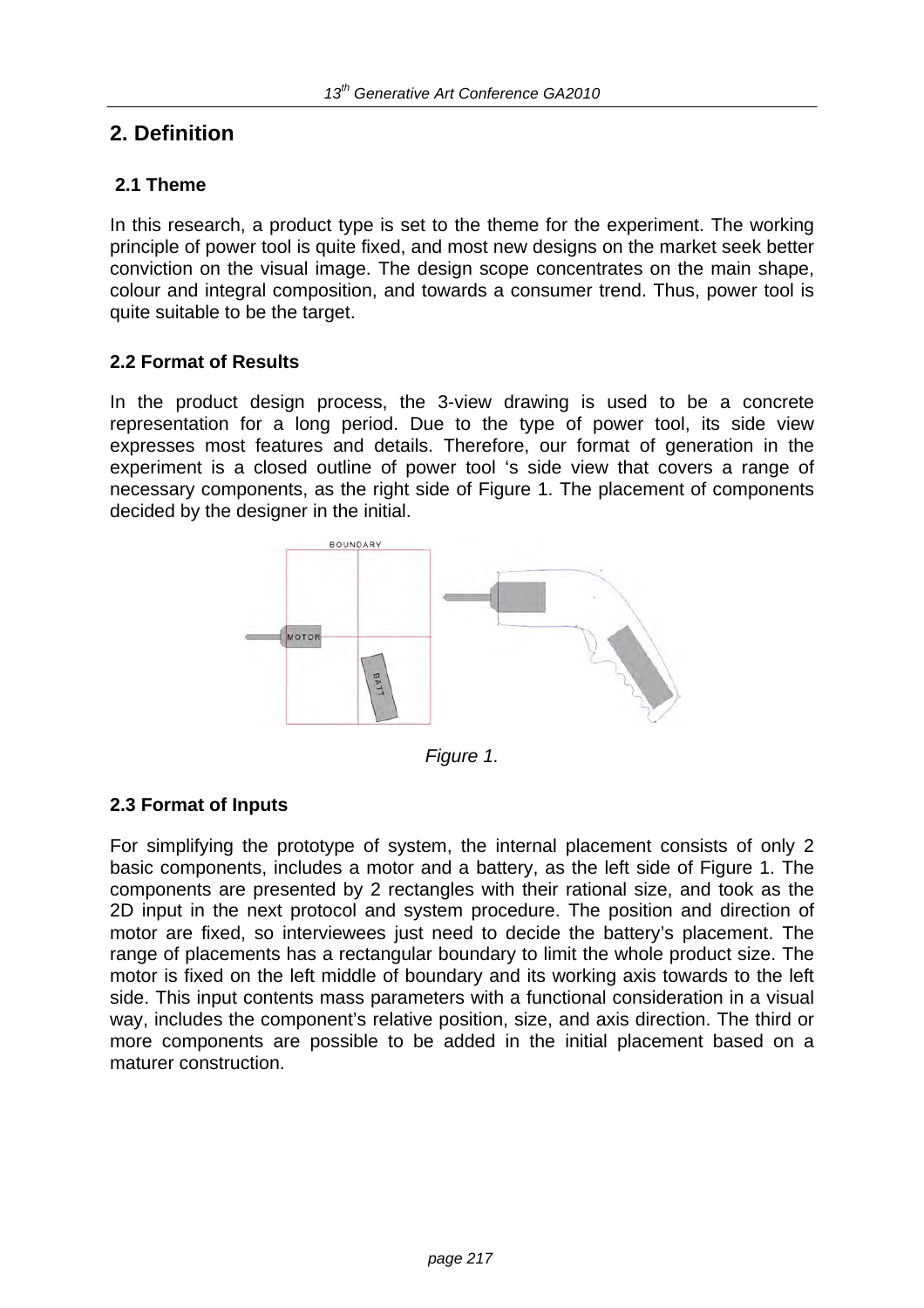# **3. System Rebuilding**

The process is divided into 4 phrases to collect the elements of sketch behaviour and transit them into a drawing procedure. The phrases include the protocol, action classification, prototype rebuilding and verification.

## **3.1 Protocol**

The 5 interviewees are asked to draw 5 outlines of power tool's side view that based on various component placements. The detailed curves with the outline are allowed to draw on the paper, but the main result is focus on the outline. The first placement is the same one for all interviewees, and it's a normal gun type placement. The other placements depend on their various designs, but the last one is required to set a irrational placement by themselves. The basic requirements for their sketch are to cover the placement with a well shape to be hold, and express the style for better visual image. When processing each sketch, they need to write down all steps of both drawing and thinking as possible for a script. If those detail curves influence their thinking, they also should be recorded in the script. Their drawing records and sketches are analyzed in the next phrase to infer the types of fragmental action.

## **3.2 Action Classification**

Only the obvious drawing actions and thinking that could be enumerated and explained by the interviewees in their sketching would be collected. Several basic types of actions and mental activities are classified as sketch drawing, visual perception, and evaluation. Then they are transited into several main categories based on modelling and programming commands. They are shown as table 1., such as geometry drawing, measurement, calculation and logical judgements.

| Interviewee's action                         | Category                 | Execution                                                      |
|----------------------------------------------|--------------------------|----------------------------------------------------------------|
| Drawing,<br>adjustment,<br>invisible drawing | Geometry drawing         | Bezier curve, tangent line, rounding, etc.                     |
|                                              | Curve editing            | Trim, join, skew, divide, Boolean, etc.                        |
|                                              | Parametric<br>adjustment | Bezier curve editing, radius, angle, etc.                      |
| Visual perception                            | Measurement              | Distance, angle, vector, scale, position,<br>etc.              |
|                                              | Calculation              | Mathematical operation with the value<br>from the measurement. |
| <b>Visual evaluation</b>                     | Logic judgement          | If, comparison, condition, etc.                                |
| Unexplainable<br>preference                  | Radom function           | Parametric input, action jump.                                 |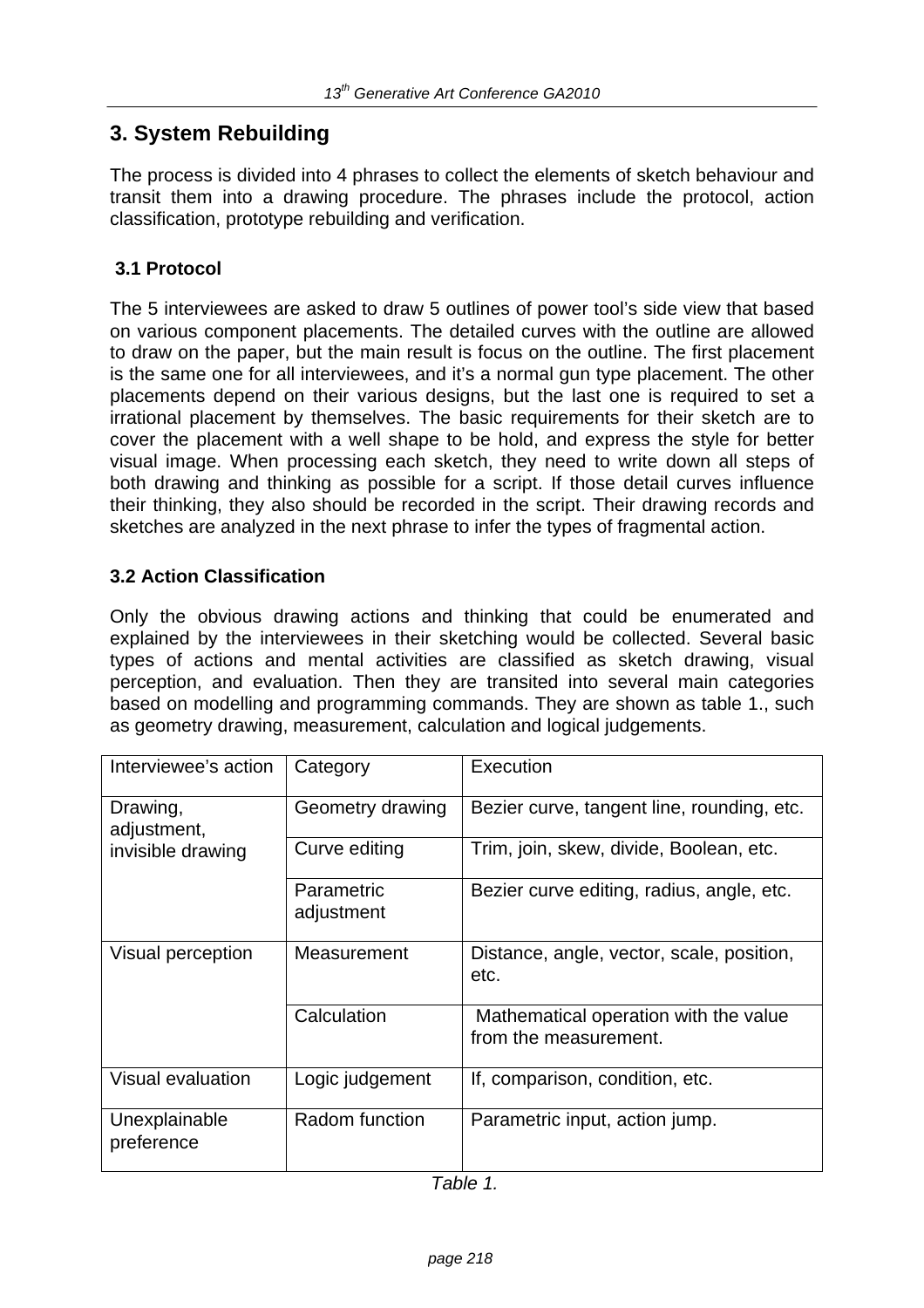Some obscure actions in our inference are discussed with interviewees and then explained as below. (1) The drawing behaviour based on the interviewee's experience and preference, some actions are probably be skipped by skilful interviewees. Those skipped actions have to be reduced and back to a part of system drawing execution. (2) A short staring of designer on a partial sketch probably combine visual observations and evaluation, and this complex mental activity should be decomposed into continual but separated thinking. (3) Designers unexplainably take a new action that they have never do, or another action different from the one from the same context before. These judgements are inferred to a random under interviewee's agreement.

## **3.3 Prototype Rebuilding**

Then, the interviewees were asked to arrange the commands to finish all sketch outlines as their work by hands in the protocol. If they feel difficult to finish a sketch by these commands, that means their records lose necessary steps. They can suggest new command or category after our necessity estimation in above situation.

The simple placements confirm their basic drawing logic, and the irrational placements test their solutions to complete the sketch in a bad situation. The other 3 scripts with different placements are compared to the first one for realizing the strategy and what fact effect them to make this decision. We found the 2 main facts, the relative position of battery and its direction, because they cause a different design strategy in the early steps. Therefore, the boundary of placement is divided into 4 quadrants after making their threshold clear, and this will applied to be the strategic parameter in the initial state.

In their results, several specific sequences consist of 2 or more actions are frequent and could be identified. For example, the measuring command usually follows the drawing action to detect the new change of outline, and the calculation or judgement usually follows the measuring command to deal with new measuring value. A few interviewees also use a command loop to express their repeated drawing or adjustment. When they could finish sketch by these commands, the Rhino and Grasshopper plug-in are used to rebuild these generative drawing procedures. Their sketching models are selected to be default system procedures in the following verification. In the rebuilding, our purpose isn't simulating the human behaviour only, but also inserting the parameters or options on the necessary points in the process as possible.

## **3.4 Verification**

Based on each interviewee's scripts, similar constructions of drawing procedure are merged, and integrated into 3 prototypes. The original placements are inputted to these system prototypes, and compared the results to the hand sketches. If a difference happens, the procedure will be reviewed and adjusted for correspondence. This review helps interviewees to clear more potential mental activities, but due to the limitation of commands or interviewee's expression, few details of result can't be refined well as the hand sketch. The procedures with high correspondence are combined into the final prototype.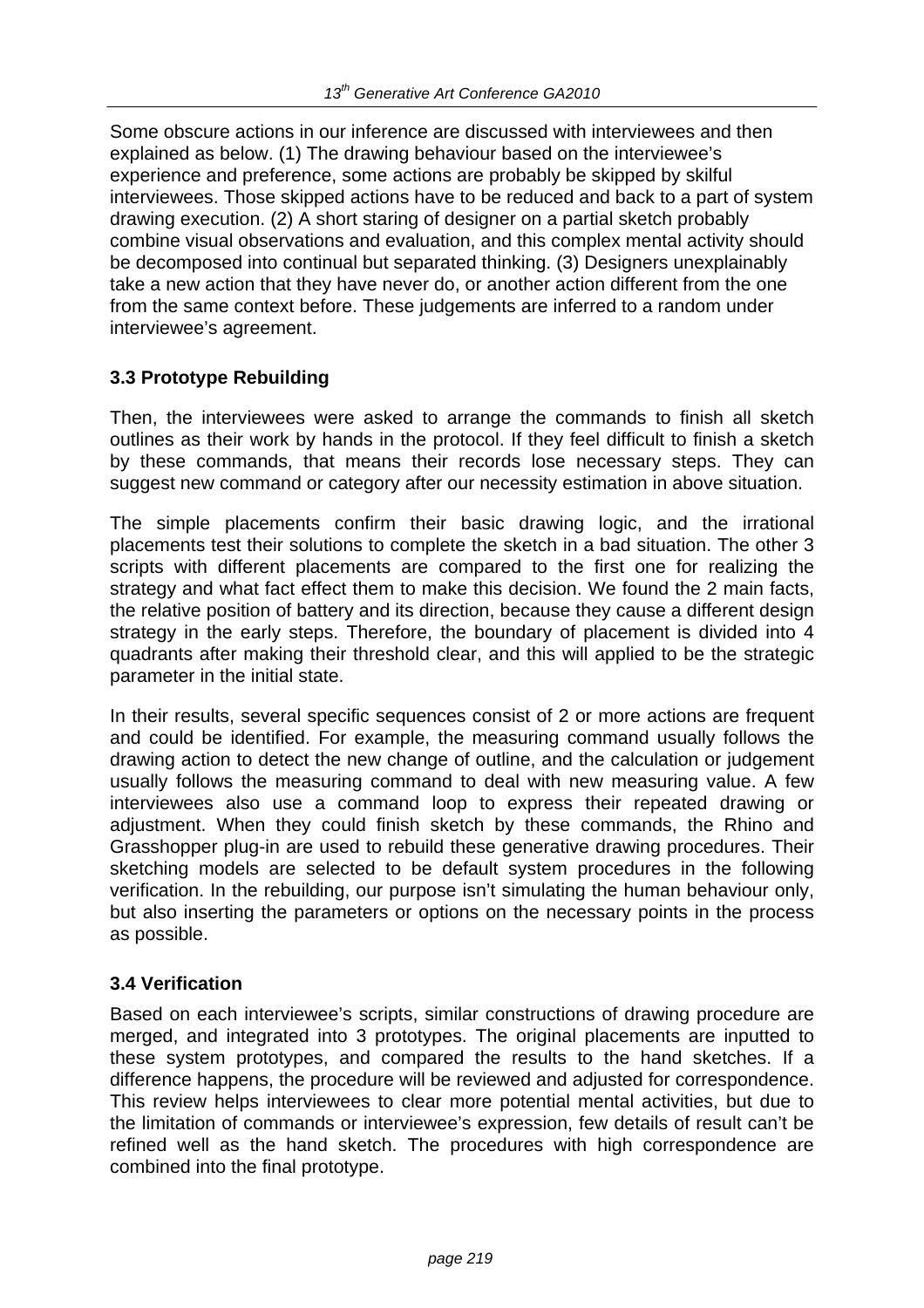# **4. System Architecture**

#### **4.1 Operation**

 In our protocol, the sketch of interviewees can be divided to 2 stages generally, the integral drawing and then the detailed drawing. Therefore, the system procedure also contents these 2 stages. The below describes the shortest process to generate a basic outline, as the Figure 2 & 3.



*Figure 2.* 

 When user decides the component placement, the system will extend the axes of 2 components to find the shortest path to connect each other. If the axes don't intersect in the boundary, the system will insert an empty component to fit the gap. All components will generate curves on the each side of the presenting rectangles with a distance, and the curvature and distance of curves are parametric. Then system will determine the intersection points from all curves, then trim and join all segmental curves to be a closed shape, the main body. These curves could be exploded and adjusted again by following drawing.



*Figure 3.* 

 The handle of power tool is an important detail in this side view and it's a closed shape generated by another drawing procedure for enhancing the hands-hold. The handle shape acquires parameters that recall from the curves of main body. The system will determine the distances between all intersection points for placing the handle shape. If more than one place allow put the handle shape, the procedure will divide to more paths and continue to evolve. If no place fit the hand shape, the system will adjust curves to generate a longest distance to fit the handle shape. When handle shape overlaps on the main outline, system will make a difference Boolean command to trim the curves inside the shape. The last step is deciding the rounding parameter in every corner.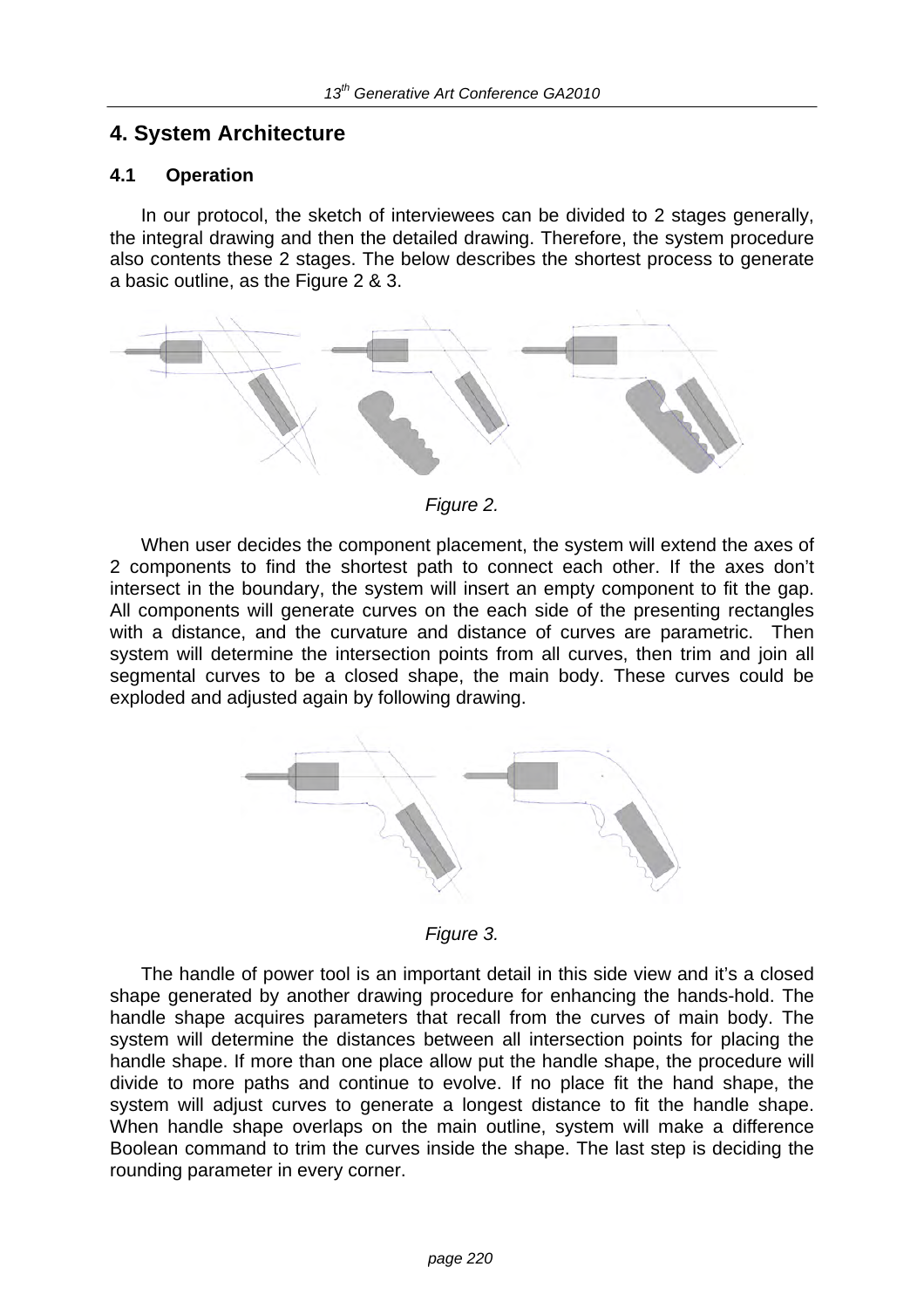### **4.2 Generation and Evaluation**

There are many logic judgements in the procedure, and usually more than one option happens. Every option will create a new path to develop the sketch with other options in the same time. In a lateral aspect, one input will acquire various sketches in all branch ends of this development tree, as Figure 4.

In a vertical aspect, the system actually generates sketches at each step in a linear process. For example, a sketch takes 7 steps to finish a single process, and the sketches in the early steps usually don't mean any thing or over rough. The sketches in the last 2 steps may match the user's requirement, and later sketch doesn't mean better than its previous generation absolutely.

Summarize the both aspects, the system generate results in a concept of array. In other words, the users don't need to process be completed, they can take the results in any step if they are satisfied.

If a sketch accepted by the user, the related date which includes parameters and command sequences will be output and recorded for updating the parameter value and procedure architecture.



*Figure 4.* 

#### **4.3 Parameter's Construction**

 Besides the visual placement, the system includes many parameters unavoidably. These parameters appear in the process for the user to decide by evaluating the sketch's development, and the decisions will influence the next command provided by the system.

 All parameters in the procedure are classified by functions and tracked, thus they can influence other same kinds by this connection. If a curvature parametric value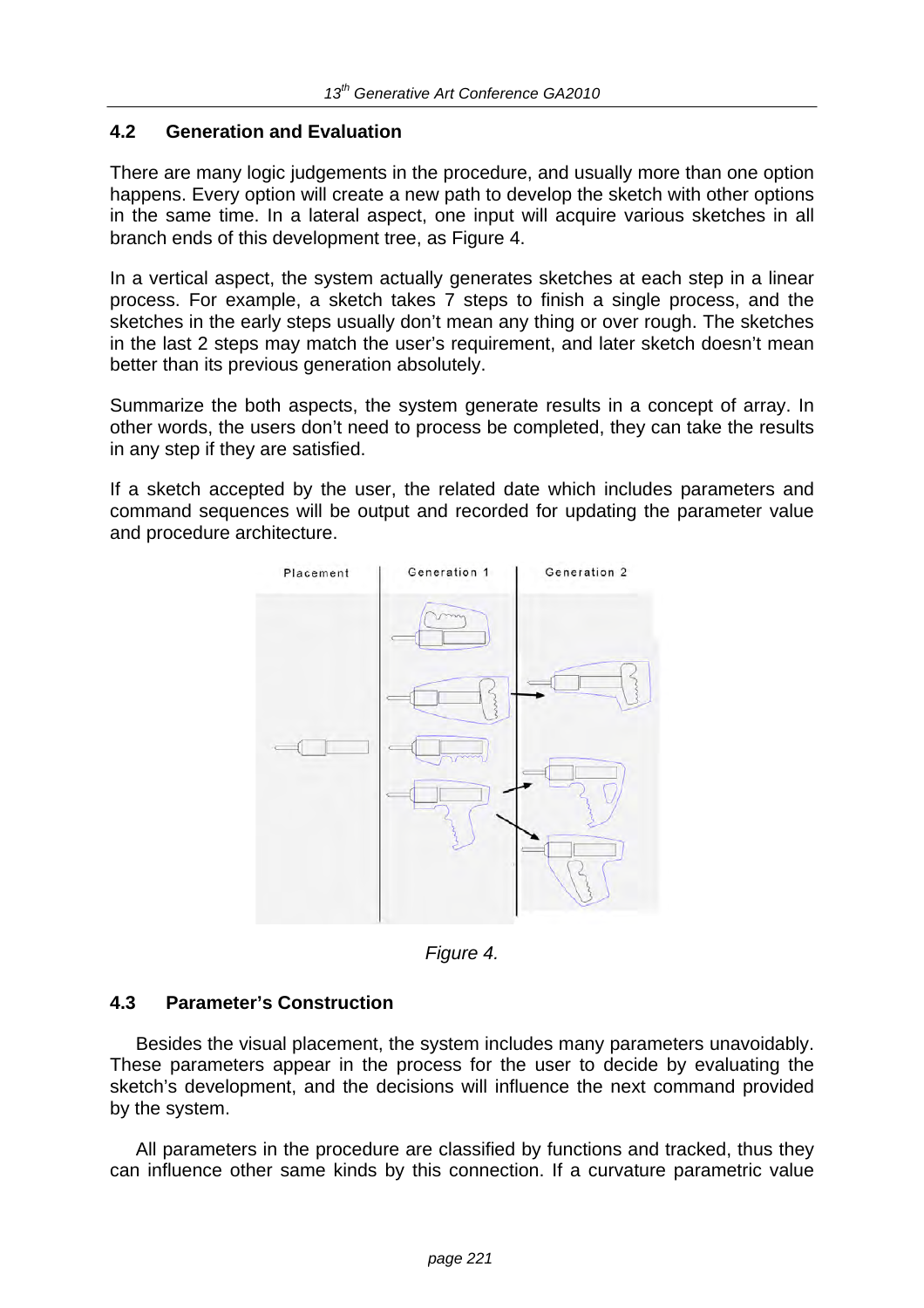was used once, it will have higher rate to be referred by new curves. If a rounding parameter was modified, all rounding inherit the parameter from it will be modified in the same range. After accumulating enough sketches took by users, random or parametric values could be converged in a specific range, and the system will update with higher autonomy.

## **4.4 Sequence and modularity**

 In the prototype rebuilding, several command sequences already be identified so far, and integrated into modular sets. These sequences include: (1) drawingmeasure- judgement, (2) parametric modification- measure, (3) measure- calculationparametric modification. The integrations will help us to understand their applied frequency and context in the valid using.

# **5. Result**

 The system was provided to those interviewees only to do more inputs, and they tried to input the placements that they can't image, generated by random and add the handle as the third component in the placement. They found the system generated interesting sketches as figure 5 that different from their works, although the parameters are quite similar their style. In the following discussion, they admitted that these results inspired them in some way and encourage them to consider the possibility and innovation of those sketches. Some errors in the results were inferred to the mental activities are unable to explained or expected in the protocol, and that causes the necessary procedure connection lost in the system rebuilding.



*Figure 5.* 

# **6. Conclusion**

This research focuses to explore the possibility and feasibility to transit sketch drawing into the generative design system and the appearance of the sketch results. This approach shows essential and importance of a sketch procedure. The feature elements should be developed in a completed framework and process.

The approach extends designs in a single view, thus the innovation exists in 3D space have difficult to express by this method. The method also fit for the product with obvious shape and functional expression.